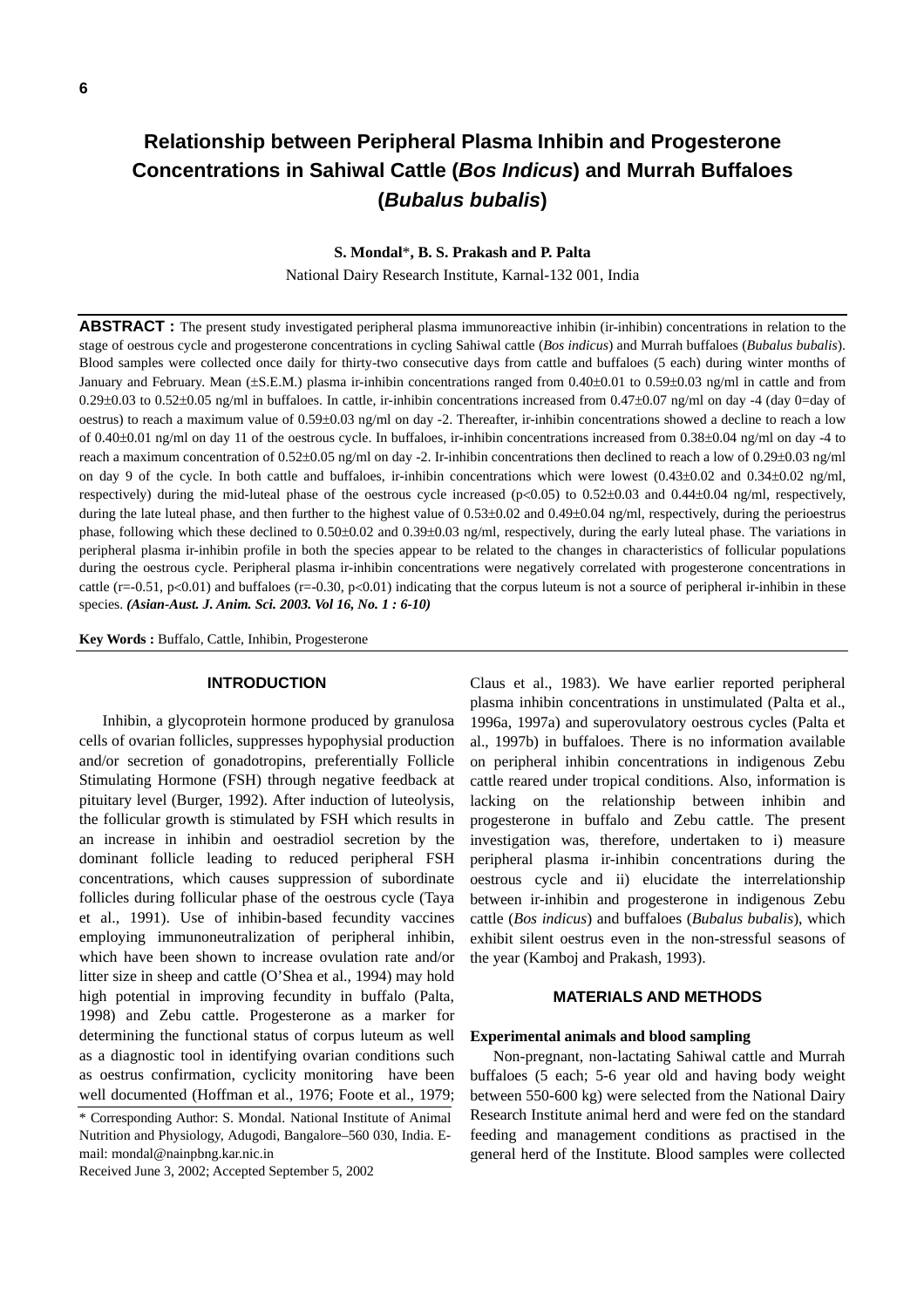from the jugular vein of the animals into heparinised tubes once daily for thirty-two consecutive days during the winter months of January and February. Blood samples were immediately transferred to an ice bucket and the plasma was harvested within 30 min of blood collection. Plasma samples were stored frozen at -20°C until analysis for inhibin and progesterone. Oestrus was detected by parading a vasectomized bull twice daily and/or visual signs, and later confirmed by plasma progesterone concentrations.

# **Hormone assays**

Ir-inhibin concentrations were measured by a sensitive double antibody radioimmunoassay (RIA, Robertson et al., 1988) using highly purified 32kDa inhibin for iodination, bovine inhibin antiserum (rAs # 1989) and purified bovine 31 kDa inhibin (bINH-R-90/1) as reference preparation. The modified RIA procedure as standardised and validated in our laboratory (Palta et al., 1996a) was followed. It employed an  $^{125}$ I-iodinated inhibin as tracer. The sensitivity of the inhibin assay was 16 pg/tube and the intra- and interassay coefficients of variation were  $\langle 14\% \rangle$  (n=5). The antisera used for the inhibin assay has been reported to have less than 0.05% cross-reactivity with free  $\alpha$ - and betasubunits of 31 kDa inhibin obtained by the reduction and alkylation of bovine inhibin, bovine activin A, bovine Mullerian inhibiting substance, human transforming growth factor-β as well as rat or human FSH, LH and TSH (Robertson et al., 1988). Progesterone concentrations in peripheral plasma were quantified by a simple, direct RIA described earlier (Kamboj and Prakash, 1993). The sensitivity of progesterone assay was 8 pg/tube. The intraand inter-assay coefficients of variation were  $\langle 17\% \rangle$  (n=6). The progesterone antiserum (anti-progesterone-11-αhemisuccinate-BSA) crossreacted with 4-pregnane-3,20diene-11- $\alpha$ -hydroxyprogesterone and corticosterone to the extent of 100, 110 and 0.2%, respectively. The crossreactivity of the antiserum with cortisone, hydrocortisone was less than 0.01%, and with β-estradiol, estriol and testosterone was less than 0.001%.

#### **Statistical analyses**

For statistical analyses, the oestrous cycle was divided into 4 phases namely late luteal phase (day -4 to day -2, day  $0 = day$  of oestrus), perioestrus phase (day -1 to day 1), early luteal phase (day 2 to day 5) and mid-luteal phase (day 6 to day 14). Differences between inhibin concentrations among different phases were compared by Analysis of Variance (ANOVA). The relationship between plasma ir-inhibin and progesterone concentrations in cattle and buffaloes was calculated by correlation analysis (Snedecor and Cochran, 1967).

# **RESULTS**

Mean (±S.E.M.) plasma ir-inhibin concentrations ranged from  $0.40\pm0.01$  to  $0.59\pm0.03$  ng/ml in cattle and from  $0.29\pm0.03$  to  $0.52\pm0.05$  ng/ml in buffaloes during the oestrous cycle (Figures 1 and 2).

In cattle, the peripheral ir-inhibin concentrations increased from 0.47±0.07 ng/ml on day -4 to reach a maximum of  $0.59\pm0.03$  ng/ml on day  $-2$ . Thereafter, the mean ir-inhibin concentrations showed a decline to reach a low of 0.40±0.01 ng/ml on day 11 (Figure 1). Peripheral irinhibin concentrations which were lowest (0.43±0.02 ng/ml) during the mid-luteal phase of the oestrous cycle increased ( $p<0.05$ ) to  $0.52\pm0.03$  ng/ml during the late luteal phase and then further to the highest value of 0.53±0.02 ng/ml during the perioestrus phase. Ir-inhibin concentrations then decreased to 0.50±0.02 ng/ml during



**Figure 1.** Peripheral plasma ir-inhibin and progesterone concentrations during different days of the oestrous cycle in cattle (day 0=day of oestrus).



**Figure 2.** Peripheral plasma ir-inhibin and progesterone concentrations during different days of the oestrous cycle in buffaloes (day 0=day of oestrus).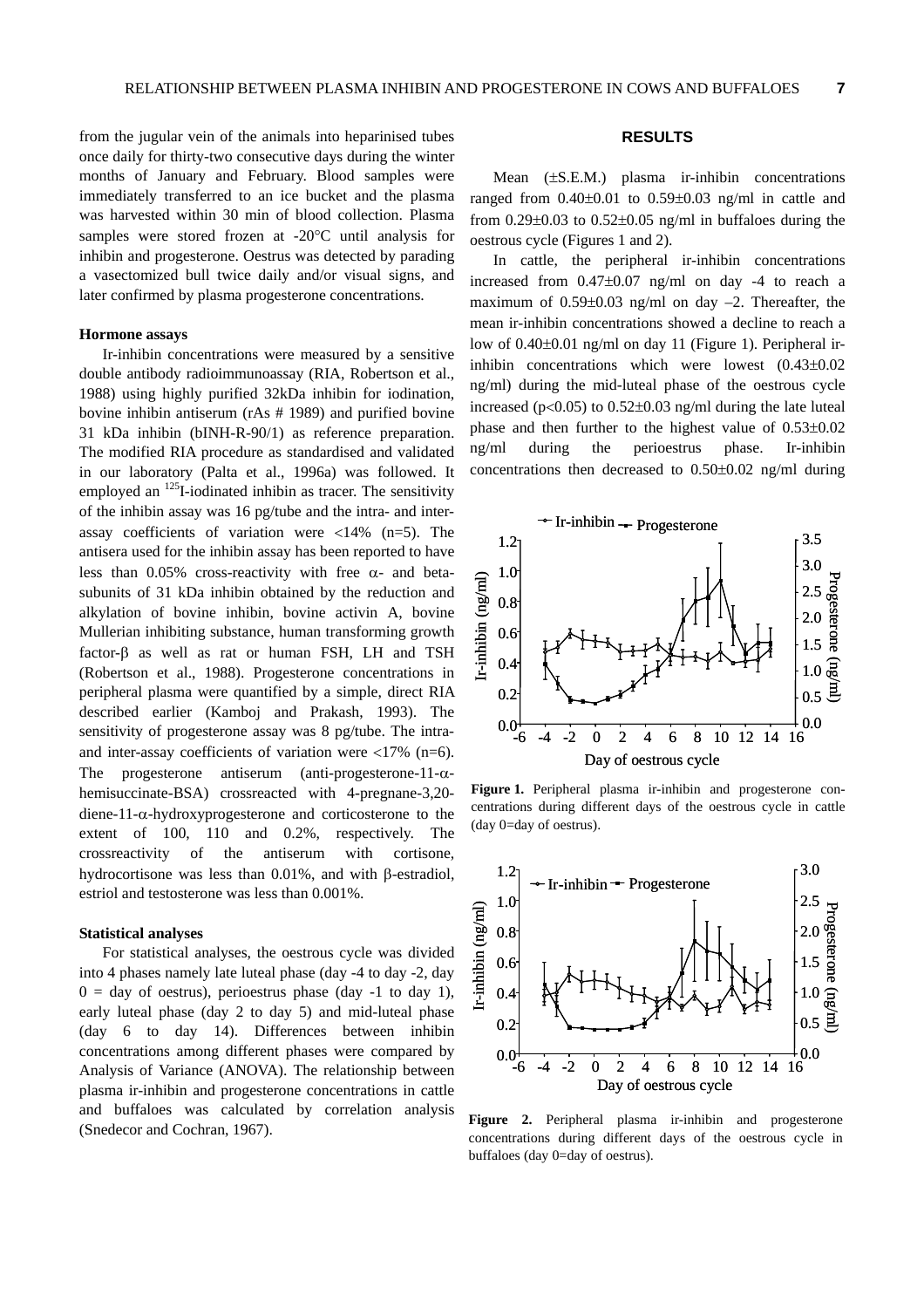the early luteal phase to reach the nadir at the mid-luteal phase (Figure 3).

A similar trend was observed in buffaloes in which peripheral ir-inhibin concentrations increased from 0.38±0.04 ng/ml on day -4 to reach a maximum concentration of 0.52±0.05 ng/ml on day -2. The mean irinhibin concentrations then showed a decline to reach a low of 0.29±0.03 ng/ml on day 9 (Figure 2). The peripheral irinhibin concentrations rose ( $p<0.05$ ) from 0.34 $\pm$ 0.02 ng/ml during the mid-luteal phase through 0.44±0.04 ng/ml during the late luteal phase to 0.49±0.04 ng/ml during the perioestrus phase of the oestrous cycle. Following this, irinhibin concentrations declined  $(p<0.05)$  to  $0.39\pm$ 0.03 ng/ml during the early luteal phase to reach the nadir at the mid-luteal phase (Figure 3).

In cattle and buffaloes, the mean  $(\pm S.E.M.)$  plasma progesterone concentrations declined from 1.14±0.29 and 1.14 $\pm$ 0.35 ng/ml, respectively, on day - 4 to 0.4 ng/ml on the day of oestrus and then rose to reach the peak values of  $2.73\pm0.71$  ng/ml on day 10 in cattle and  $1.84\pm0.66$  ng/ml on day 8 in buffaloes (Figures 1 and 2). A negative correlation was observed between peripheral ir-inhibin and progesterone concentrations in cattle  $(r=- 0.51, p<0.01)$  and buffaloes ( $r = -0.30$ ,  $p < 0.01$ ).

## **DISCUSSION**

 The present study demonstrates that peripheral plasma ir-inhibin concentrations exhibit a dynamic profile during the oestrous cycle and that the peripheral ir-inhibin and progesterone concentrations are negatively correlated in



**Figure 3.** Peripheral plasma ir-inhibin concentrations during different phases of the oestrous cycle in cattle and buffaloes (midluteal phase: day 6 to day 14, day 0=day of oestrus; late luteal phase: day -4 to day -2; perioestrus phase: day -1 to day 1; early luteal phase: day 2 to day 5; Columns with different letters differ significantly a,b:  $p<0.05$ ).

Sahiwal cattle and Murrah buffaloes.

Use of diverse types of immunoassays by various authors for the estimation of inhibin has made the interpretation of inhibin data very difficult. The RIAs, which employed antibodies either against the  $\alpha$ -subunit (Campbell et al., 1991; Martin et al., 1991) or against the mature 32 kDa  $\alpha$ -β dimeric bovine inhibin (Robertson et al., 1988; present study) suffer from cross-reaction with free α-subunit and other monomeric precursors reported to be present in high concentrations in the bovine follicular fluid (Robertson et al., 1989). Although the two-site  $\alpha$ - $\beta$  dimer specific immunoradiometric assay (IRMA) is reported to be more reliable for measurement of dimeric 34 kDa bovine inhibin (Guilbault et al., 1993; Sunderland et al., 1996; Knight et al., 1996), neither RIA nor IRMA can accurately measure the concentrations of all molecular mass forms of inhibin (Ireland et al., 1994; Good et al., 1995; Sunderland et al., 1996). The antiserum used in the present study has been reported to cross-react with many molecular mass forms of inhibin (Robertson et al., 1989; Good et al., 1995). Therefore, the concentrations of inhibin reported in the present study have been referred to as immunoreactive inhibin concentrations.

In Sahiwal cattle as well as Murrah buffaloes, plasma irinhibin concentrations, which were lowest during the midluteal phase, increased through the late luteal phase to a maximum concentration during the perioestrus phase (Mondal et al., 2000a). These results are in partial agreement with earlier observations in sheep (Campbell et al., 1990; Findlay et al., 1990), cattle (Kaneko et al., 1992) and buffalo (Palta et al., 1997a) in terms of an increase in inhibin levels during the follicular phase of oestrous cycle and a decrease thereafter.

The antral follicles have been identified to be the primary source of circulating inhibin in sheep (Campbell et al., 1991), cattle (Guilbault et al., 1993) and buffalo (Palta et al., 1996b). In sheep, it has been shown that although large estrogenic follicles secrete the majority of inhibin, about 40% of inhibin is secreted by large non-estrogenic and small follicles (Campbell et al., 1991). In buffalo also, although the large  $(≥10$  mm diameter) follicles contain concentrations of inhibin significantly higher than those in medium (6-9 mm diameter) and small (3-5 mm diameter) follicles, the medium and small follicles contain substantial amounts of inhibin (Palta et al., 1996b; 1998). As the population of the follicles of all size categories contributes to the circulating inhibin levels, the pattern of peripheral irinhibin concentrations observed in this study is probably a reflection of the overall follicular populations at different stages of the oestrous cycle. The growth and development of large, medium and small follicles has been shown to be bimodal in cattle (Pierson and Ginther, 1987) and buffalo (Manik et al., 1998a). The period between day 0 and day 8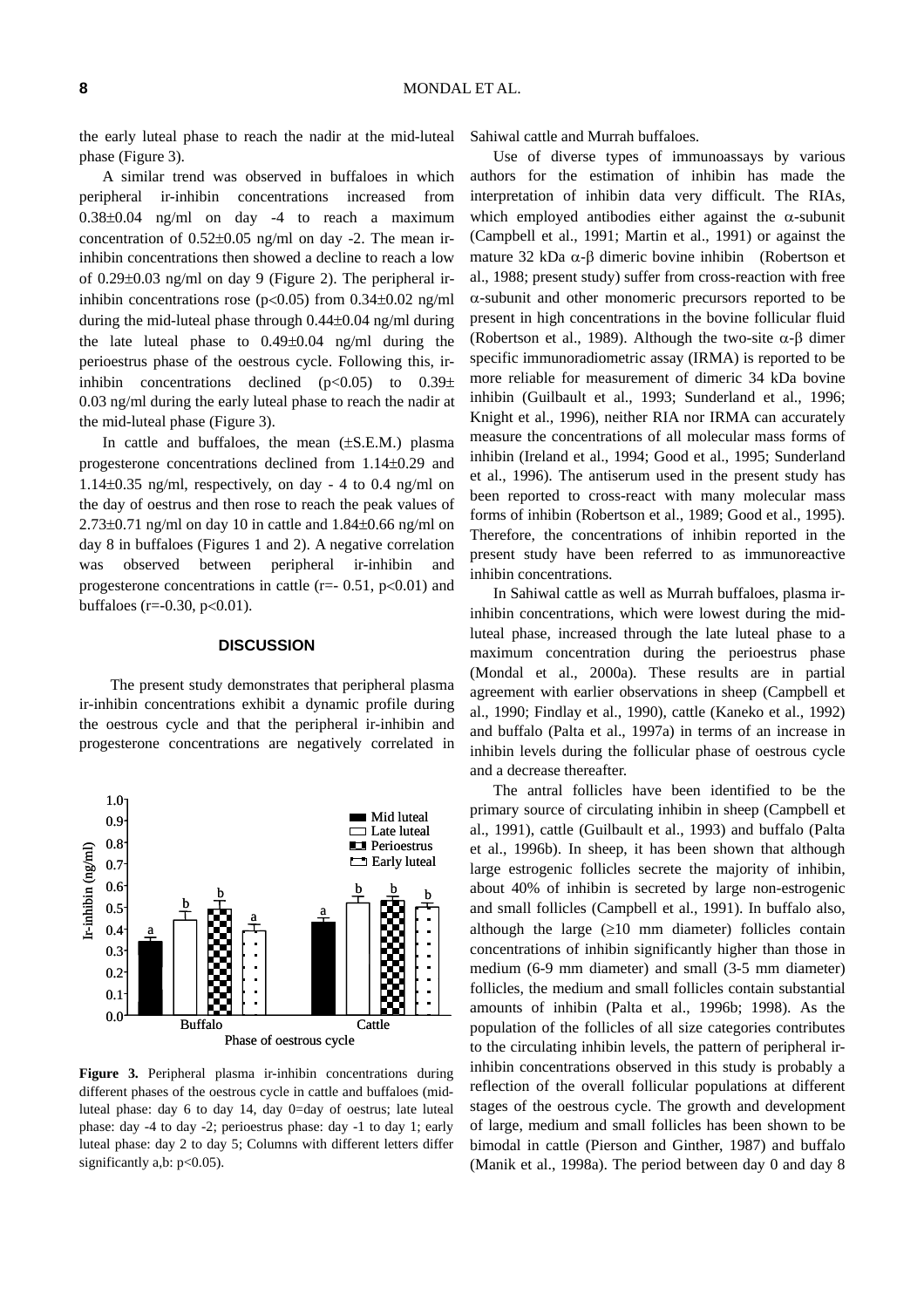(day 0=day of ovulation) which is marked by growth and development of the largest follicle is associated with an increase of short duration and a subsequent decline in the size of the second largest follicle and the number of medium and small follicles in cattle (Pierson and Ginther, 1987) and buffalo (Manik et al., 1998a) resulting in low follicular populations during the mid-luteal phase of the cycle. This could have resulted in the lowest concentrations of inhibin being observed during the mid-luteal phase of cycle. The onset of the next wave of follicular growth around day 10 is followed by an increase in the size of the dominant follicle and the total number of medium and small follicles in cattle (Pierson and Ginther 1987; Ginther et al., 1989) and buffalo (Manik et al., 1998b). This could have led to an increase in the peripheral ir-inhibin concentrations through the late luteal to the perioestrus phases of the oestrous cycle. An inverse relationship has been observed between peripheral plasma inhibin and FSH concentrations during the oestrous cycle in cattle (Taya et al., 1991) and buffaloes (Mondal et al., 2000b). The low concentrations of ir-inhibin during the mid-luteal phase, an increase through the late luteal and perioestrus phases and a decrease thereafter, as observed in the present study, may therefore be playing an important role in the regulation of FSH secretion in cattle and buffalo.

A negative correlation between peripheral plasma irinhibin and progesterone concentrations was due to occurrence of opposite patterns of peripheral concentrations of these two hormones. Following luteolysis, there was a sharp decline in progesterone concentrations through the late luteal to the perioestrus phase, with progesterone concentrations reaching basal levels around the day of oestrus. In contrast, ir-inhibin concentrations exhibited a progressive rise during this period. These results suggest that the corpora lutea are not the source of circulating irinhibin in both the species. In earlier studies in cattle,  $\alpha$  and βA- inhibin mRNAs have been found to be present in antral follicles but not in corpora lutea in cyclic or pregnant cows (Rodgers et al., 1989; Torney et al., 1989). Kaneko et al. (1992) also reported that there was no positive correlation between circulating levels of inhibin and those of progesterone suggesting that bovine corpora lutea are not the source of circulating inhibin.

In conclusion, the results of this study indicate that peripheral plasma ir-inhibin concentrations exhibit a dynamic profile during the oestrous cycle and are negatively correlated with progesterone in Sahiwal cattle (*Bos indicus*) and Murrah buffaloes (*Bubalus bubalis*).

# **ACKNOWLEDGEMENTS**

We thank Dr. G. Bialy, NICHHD, NIH, Bethesda, MD, USA for inhibin RIA materials. We thank Director, NIANP for providing the facilities for preparing the manuscript. S. Mondal was supported by Junior NDRI fellowship. Technical assistance rendered by Mr. P. C. Singh and Mrs. A. Ladkhani is acknowledged.

# **REFERENCES**

Burger, H. G. 1992. Inhibin. Reprod. Med. Rev. 1:1–20.

- Campbell, B. K., G. E. Mann, A. S. McNeilly and D. T. Baird. 1990. The pattern of ovarian inhibin, estradiol and androstenedione secretion during estrous cycle of the ewe. Endocrinology 127:227- 235.
- Campbell, B. K., A. S. McNeilly, G. E. Mann and D. T. Baird. 1991. The effect of stage of estrous cycle and follicular maturation on ovarian inhibin production in sheep. Biol. Reprod. 44:483-490.
- Claus, R., H. Karg, D. Zwiauer, I. V. Butler, F. Pirchner and E. Rattenberger. 1983. Analysis of factors influencing reproductive performance of the dairy cows by progesterone assay in milk fat. Br. Vet. J. 139:29-37.
- Findlay, J. K., I. J. Clark and D. M. Robertson 1990. Inhibin concentrations in ovarian and jugular plasma and the relationship of inhibin with FSH and LH during ovine estrous cycle. Endocrinology 126:528-535.
- Foote, R. H., E. A. B. Oltenacu, H. L. Kimmerfeld, R. D. Smith, P. M. Riek and R. K. Braun. 1979. Milk progesterone as diagnostic aid. Br. Vet. J. 135:550-558.
- Ginther, O. J., J. P. Kastelic and L. Knopf. 1989. Composition and characteristics of follicular waves during the bovine estrous cycle*.* Anim. Reprod. Sci. 20:187-200.
- Good, T. E. M., P. S. D. Weber, J. L. H. Ireland, J. Pulaski, V. Padmanabhan, A. L. Schneyer, G. Lambert-Messerlian, B. R. Ghosh, W. I. Miller, N. Groome and J. J. Ireland. 1995. Isolation of nine different biologically and immunologically active molecular variants of bovine follicular inhibin. Biol. Reprod. 53:1478-1488.
- Guilbault, L. A., P. Rouillier, P. Matton, R. G. Glencross, A. J. Beard and P. G. Knight. 1993. Relationship between the level of atresia and inhibin contents (α- subunit and α-β dimer) in morphologically dominant follicles during their growing and regressing phases of development in cattle. Biol. Reprod. 48: 268-276.
- Hoffman, B., O. Gunzler, R. Hamburger and W. Schmidt. 1976. Milk progesterone as a parameter for fertility control in cattle: methodological approaches and present status of application in Germany*.* Br. Vet. J. 132:469-476.
- Ireland, J. L. H., T. E. M. Good, P. G. Knight and J. J. Ireland. 1994. Alterations in amounts of different forms of inhibin during follicular atresia. Biol. Reprod. 50:1265-1276.
- Kamboj, M. and B. S. Prakash. 1993. Relationship of progesterone in plasma and whole milk of buffaloes during cyclicity and early pregnancy. Trop. Anim. Hlth. Prod. 25:185-192.
- Kaneko, H., G. Watanabe, K. Taya and S. Sasamoto. 1992. Changes in peripheral levels of bioactive and immunoreactive inhibin, estradiol-17β, progesterone, luteinizing hormone and follicle stimulating hormone associated with follicular development in cows induced to superovulate with equine chorionic gonadotropin. Biol. Reprod. 47:76-82.